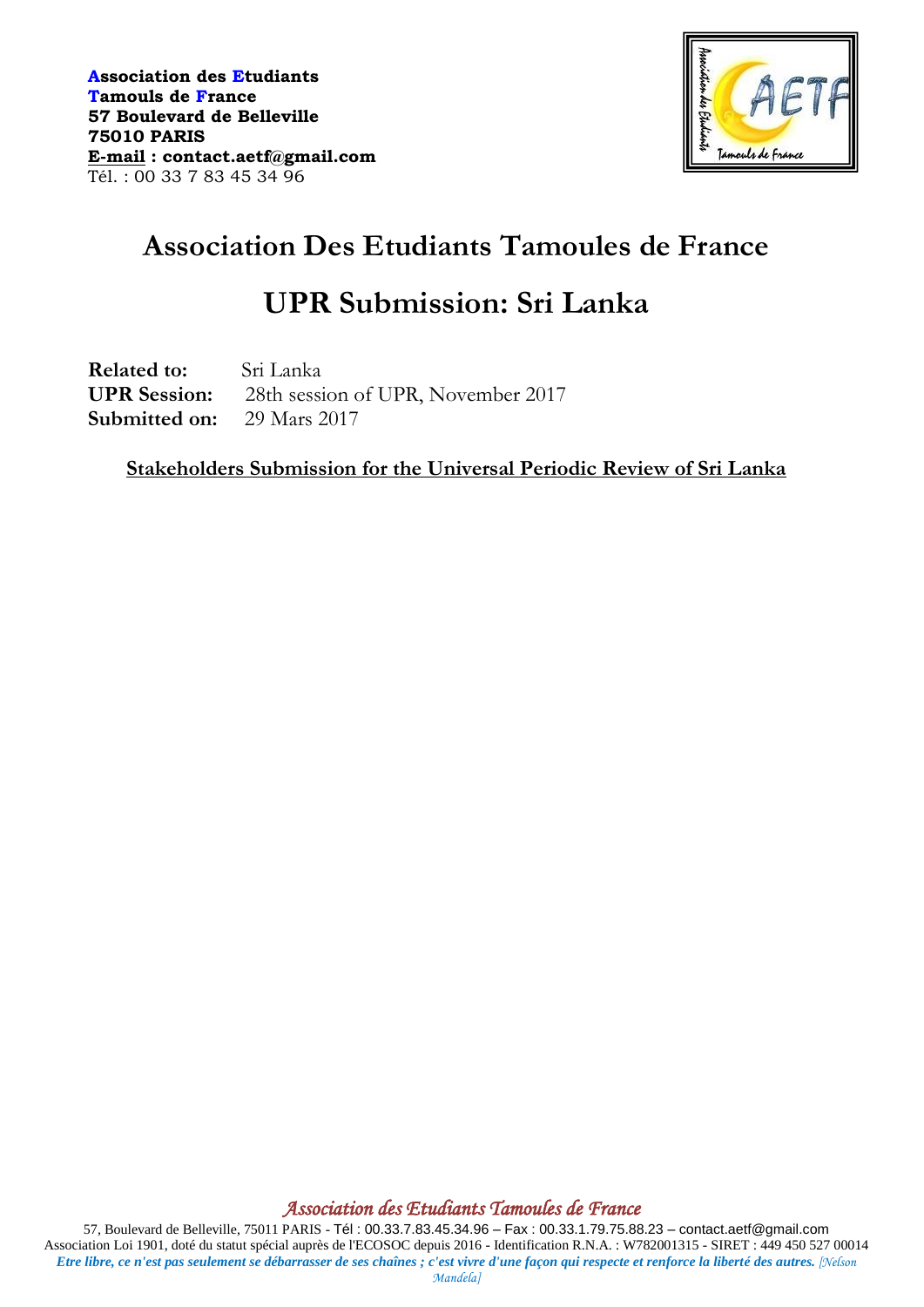#### **Prevention of Terrorism Act (PTA) & plight of political detainees**

#### **SUMMARY**

Sri Lanka accepted to implement the recommendations following its UPR in 2012 and not been successful in implementing most of them. Following the election of a new president and a national government in early 2015, Sri Lanka has been tried various initiatives to make the necessary changes in order to ensure reconciliation in a divided island. This was further stressed in during the  $30<sup>th</sup>$  Human Rights Council session in September 2015 when Resolution  $30/1$  was adopted by the Human Rights Council in September 2015 with the consensus of the Government of Sri Lanka for the promotion of reconciliation, accountability and human rights. However, very little has been achieved due to various Sinhala extreme political forces. Nevertheless, the Sri Lanka Human Rights Commission went through a major restoration and have been doing good work since then.

The government of Sri Lanka has failed review and repeal the Prevention of Terrorism Act (PTA) and replacement of an anti-terrorism legislation in line with contemporary international best practices.

Despite pledging to repeal the law in the UN Human Rights Council, the government continues to utilise this piece of legislation to discriminate against and marginalize the country's ethnic minority through detentions and arbitrary arrests.

#### **The following summary of incidents of arrests under PTA**

Number of rehabilitated ex-carders tried to move to the Middle Eastern countries by seeking job opportunities to avoid continuous harassment from officials of Terrorist Investigations Division (TID). Monitoring and surveillance of security forces was something these detainees were looking to escape from. Even after the change of government, the arrest of the ex- carders who have been released after the so called 'rehabilitation program' and who were trying to flee from the place of origin were arrested during their departure or arrival at the Airport. Even though they secure jobs through agencies who are functioning in the Middle East are unable to proceed with their travel. The situation has not improved for the ex-carders. They have been black listed by the immigration department and are being arrested during their return from abroad. It is important to note that many returned after the Ministry of Foreign Affairs of Sri Lanka had given assurances that all who had fled the country during the conflict can now return, since the change of new government, which stands for 'good governance'. However, since January to May 2016, more than 20 persons were arrested at the airport while either during arrival or departure.

#### **Bail and Incarceration**

The political detainees detained under the remand order of the Magistrate held a hunger strike in various prisons island-wide, calling for immediate action in terms of judicial delays regarding their litigations and amnesty. The fast unto death campaign which went on from 12th to 17th October 2015, resulted in some detainees being hospitalized due to their critical conditions. The hunger strike drew the attention of the Tamil Parliamentary Members and they informed the President and visited

## *Association des Etudiants Tamoules de France*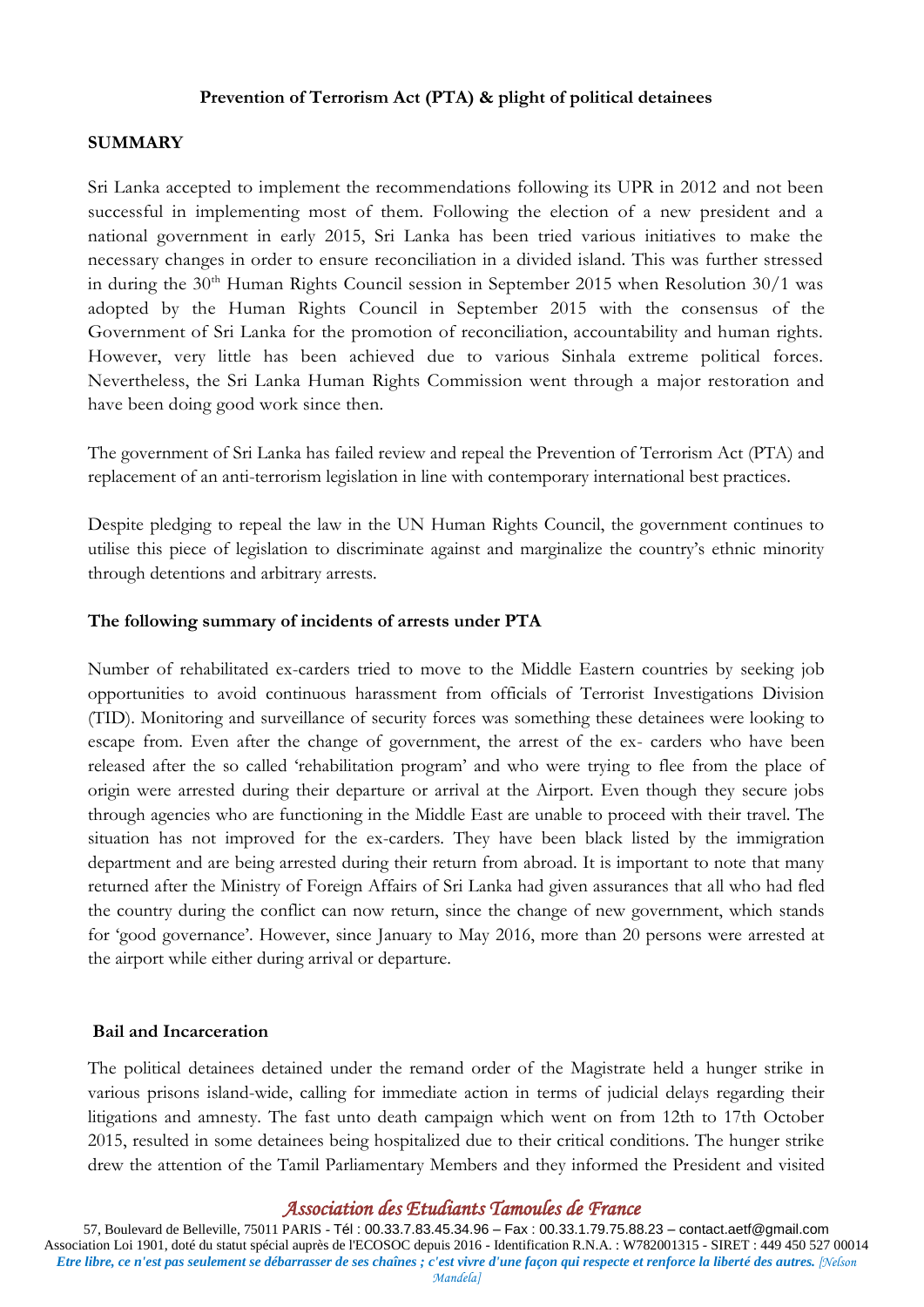the detainees and promised a solution to their grievances within a month. Therefore, the hunger strike was called off. Since there had been pressure from both local and international activists and organizations, and following the assurances given by the Government after the 30th Human Rights Council Session in September 2015 where the OISL report and 4th resolution was passed on Sri Lanka, the government agreed to release a total of 39 PTA detainees from the New Magazine Prison in Colombo on very strict bail conditions.

After sometime 18 of them were ordered rehabilitation without any justification. The political prisoners too refused to go without any valid reasons. Therefore, their cases are still pending in court. The bailed out prisoners are attending court cases with many personal difficulties. The bail condition requires that they report to the TID, Colombo fortnightly. They travelled from Northern and Eastern provinces to Colombo every two weeks for this purpose.

Amongst those 18 prisoners who were ordered rehabilitation 05 of them have already under gone the so called government sponsored rehabilitation program and reintegrated into the community. It is deemed as meaningless if these detainees are forced to go for reintegration once again by the AG's department and TID and doubts are being raised of the government sponsored reintegration program itself. The attitude of Attorney General's Department clearly shows the lack of interest and the will to release the political detainees nor expediting their cases.

Once again on April 19, 2016 the detainees held a hunger strike demanding to expedite the legal action and a representative of AG's department came to court in order to read out the charges which were leveled against them. This clearly shows the absurdity and arrogance of an important and responsible government department, which has failed to adhere to the very basic principle 'innocent unless proven guilty'

## **Abductions and arrests by the TID on the basis of Revamping LTTE**

Since April 02, 2016 more than 35 persons were arrested in connection with a case where few ammunitions were found in Chavakachcheri, Jaffna. Thereafter, many of the Ex-LTTE members were arrested in connection to the incident. Most of them were taken in a blue van which had no number plates or any other identification. Families were provided with limited information about their arrests and no arrest receipts were handed over to the families. The arrests took place across North and East provinces. Visits by family members were restricted and the arrestees were demanded to give a statement before the magistrate, instructed by the TID under section 127 of Criminal Procedure Court with the assurance of their release. For instance, as at  $28<sup>th</sup>$  June 2016, 28 persons have been arrested in connection with the discovery of a suicide jacket, explosives and other ammunition in Chavakachcheri, Jaffna. Of the 28 arrested, 24 were arrested under the PTA<sup>1</sup>. One of those arrested under the PTA was taken into custody while lodging a complaint at the Human Rights Commission office in Jaffna. No arrest receipts were issued during the time of arrest in at least 10 cases and out of the 28 arrested 03 were produced before the Magistrate on the assurance given by the TID that they will be released if a statement is made before the Magistrate as per instructed by the TID. Suspects were not produced before a Magistrate within 72 hours (as stipulated by the Act). Moreover, detainees were not allowed legal assistance for 48 hours after their arrest; with lawyers having restricted access even thereafter.

<sup>1</sup> <sup>1</sup> "Continuing abuse under PTA: Abductions, Arbitrary Arrests, Unlawful Detentions and Torture", Groundviews, 28<sup>th</sup> June 2016: <http://groundviews.org/2016/06/28/continuing-abuse-under-pta-abductions-arbitrary-arrests-unlawful-detentions-and-torture/>

*Association des Etudiants Tamoules de France*

<sup>57,</sup> Boulevard de Belleville, 75011 PARIS - Tél : 00.33.7.83.45.34.96 – Fax : 00.33.1.79.75.88.23 – contact.aetf@gmail.com Association Loi 1901, doté du statut spécial auprès de l'ECOSOC depuis 2016 - Identification R.N.A. : W782001315 - SIRET : 449 450 527 00014 *Etre libre, ce n'est pas seulement se débarrasser de ses chaînes ; c'est vivre d'une façon qui respecte et renforce la liberté des autres. [Nelson Mandela]*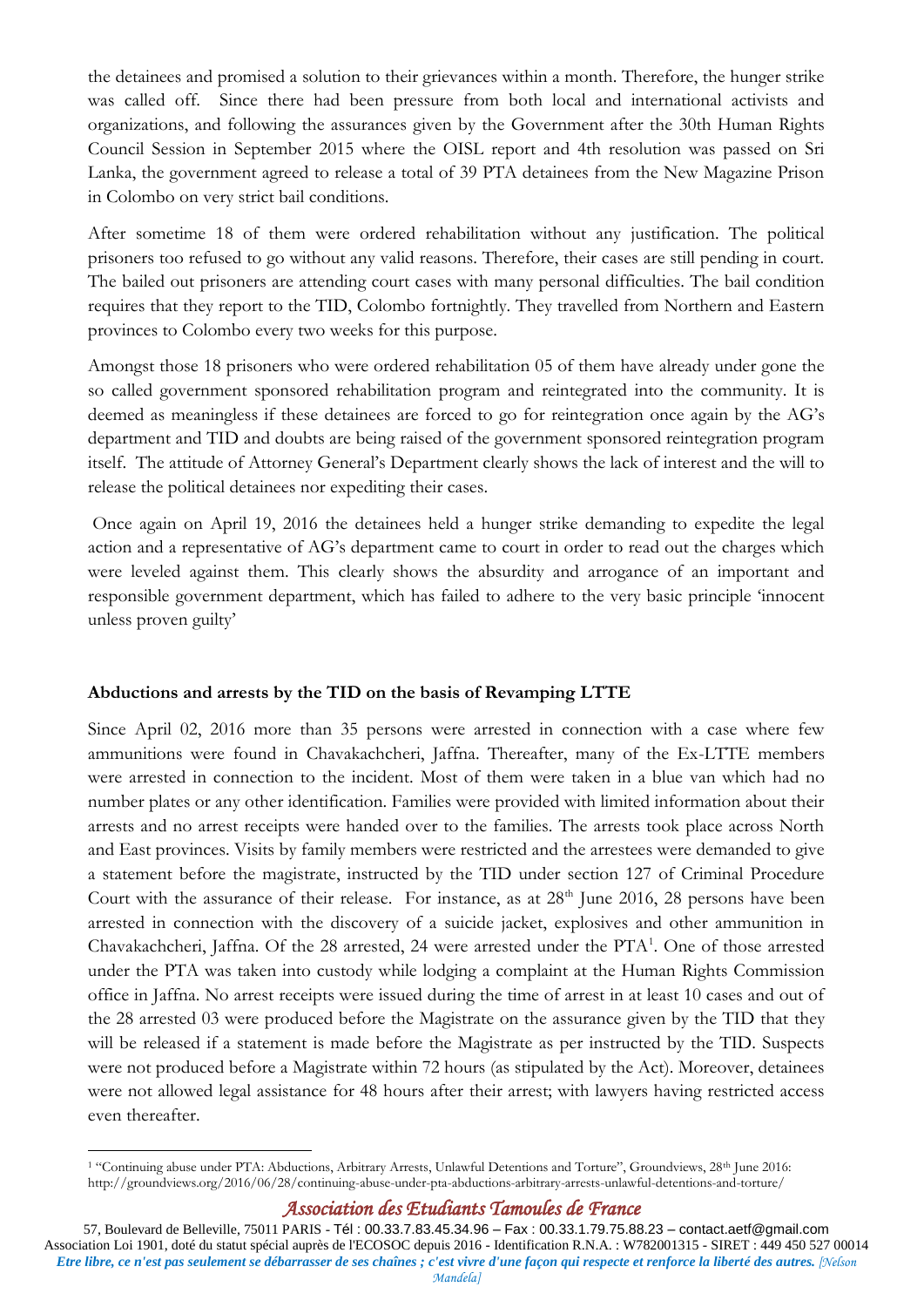Although arrests under PTA were carried out till the latter part of 2016 where nearly 60 arrests have been recorded, it is important to note that the seven arrests that took place in the Northern province of Sri Lanka in 2017 were charged under the Offensive Weapons Act and Opium and Dangerous Drugs Act. But their investigations are carried by the Terrorist Investigations Department. This goes in line with the government's recent statement at the UNHRC that PTA is not in operation anymore and the need to maintain or increase military presence in the North and East is imperative in order to counter revamping of the LTTE.

There is reliable information that steps are being taken to repeal the PTA with a proposed Counter Terrorism bill which is deemed as even more severe is yet to be publicly shared. Human rights groups noted that the new piece of law, if adopted, could give the government an opportunity to crush any dissent and any opposition by labelling it as 'terrorism'.

Therefore, such moves by the State only proves that the draconian legislations such as PTA and ER is very much alive despite assurances given by the government to the international community.

Sri Lanka's draconian PTA includes a number of highly controversial provisions, including:

- 1. the power of entry, search, seizure and arrest without a warrant (Section  $6(1)$ );<sup>2</sup>
- 2. the power to hold a suspect in remand until the conclusion of his trial (Section  $7$ );<sup>3</sup>
- 3. The ability to detain a suspect up to 18 months without trial (Section  $9(1)$ )<sup>4</sup>
- 4. Confession extracted under this law is admissible in court and such confessions are often obtained under torture and duress

The aforementioned provisions of the PTA are in direct contravention of some of the most significant fundamental rights provisions granted by the Sri Lankan Constitution, including Article 12(1)—the right to equality5; and Articles 13(1)6 & (2)7—the freedom from arbitrary arrest, detention and punishment.

The application of the PTA has negatively affected the application of ordinary law, including the reticence of the judiciary towards protecting civil liberties, permitting abuse and impunity of the

## *Association des Etudiants Tamoules de France*

<sup>&</sup>lt;u>.</u> <sup>2</sup> Section 6(1), Prevention of Terrorism (Temporary Provisions) Act: *Any police officer not below the rank of Superintendent or any other police officer not below the rank of Sub-Inspector authorized in writing by him in that behalf may, without a warrant and with or without assistance and notwithstanding anything in any other law to the contrary" (a) arrest any person ; (b) enter and search any premises ; (c) stop and search any individual or any vehicle, vessel, train or aircraft; and (d) seize any document or thing, connected with or concerned in or reasonably suspected of being connected with or concerned in any unlawful activity.*

<sup>3</sup> Section 7(1), Prevention of Terrorism (Temporary Provisions) Act: *Any person arrested under subsection (1) of section 6 may be kept in custody for a period not exceeding seventy-two hours and shall, unless a detention order under section 9 has been made in respect of such person, be produced before a Magistrate before the expiry of such period and the Magistrate shall, on an application made En writing in that behalf by a police officer not below the rank of Superintendent, make order that such person be remanded until the conclusion of the trial of such person*

<sup>4</sup> Section 9(1), Prevention of Terrorism (Temporary Provisions) Act: *Where the Minister has reason to believe or suspect that any person is connected with or concerned in any unlawful activity, the Minister may order that such person be detained for a period not exceeding three months in the first instance, in such place and subject to such conditions as may be determined by the Minister, and any such order may be extended from time to time for a period not exceeding three months at a time: Provided, however, that the aggregate period of such detention shall not exceed a period of eighteen months.*

<sup>5</sup>Article 12(1), The Constitution of the Democratic Socialist Republic of Sri Lanka: *All persons are equal before the law and are entitled to the equal protection of the law*

<sup>6</sup> Article 13(1), The Constitution of the Democratic Socialist Republic of Sri Lanka: *No person shall be arrested except according to procedure established by law. Any person arrested shall be informed of the reason for his arrest.*

<sup>7</sup>Article 13(2), The Constitution of the Democratic Socialist Republic of Sri Lanka: *Every person held in custody, detained or otherwise deprived of personal liberty shall be brought before the judge of the nearest competent court according to procedure established by law and shall not be further held in custody, detained or deprived of personal liberty except upon and in terms of the order of such judge made in accordance with procedure established by law.*

<sup>57,</sup> Boulevard de Belleville, 75011 PARIS - Tél : 00.33.7.83.45.34.96 – Fax : 00.33.1.79.75.88.23 – contact.aetf@gmail.com Association Loi 1901, doté du statut spécial auprès de l'ECOSOC depuis 2016 - Identification R.N.A. : W782001315 - SIRET : 449 450 527 00014 *Etre libre, ce n'est pas seulement se débarrasser de ses chaînes ; c'est vivre d'une façon qui respecte et renforce la liberté des autres. [Nelson Mandela]*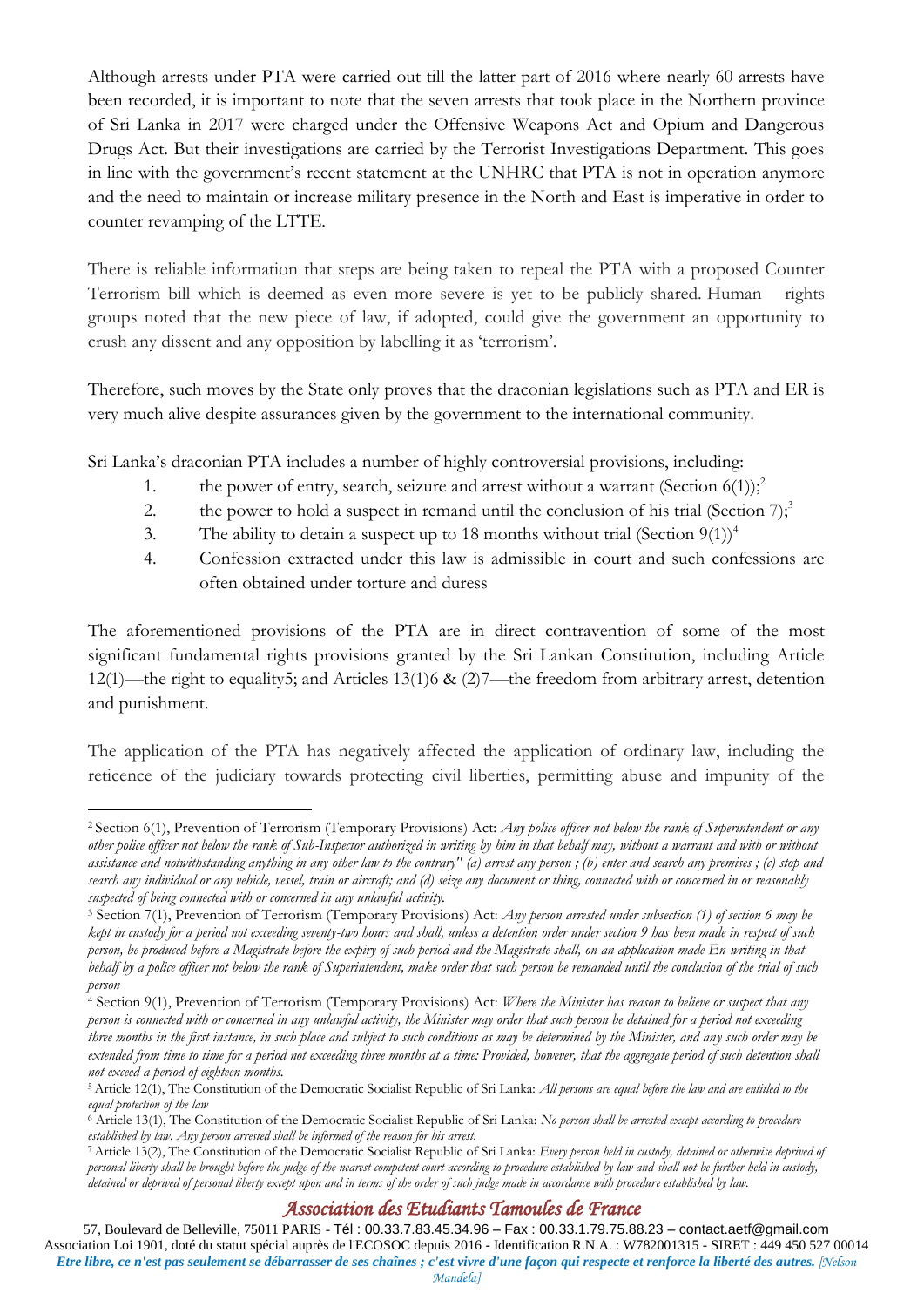police, military powers interfering with individual rights, and eroded public transparency and good governance.

The Attorney General's Department which has failed to adhere to the very basic principle 'innocent until proven guilty'. The responsible government department continues to ignore the plight of the detainees. A total of 187 political prisoners are detained under the PTA of which 73 have been released on strict bail conditions and have ongoing cases in various courts. There are also 21 detainees languishing in various prisons in the Island for a lengthy period of time. Meanwhile it is apt to mention the plight of nearly 35 detainees who are serving sentence in the Magazine Prison.

Sri Lanka Human Rights Commission too has laid down general directives in this regard. A Press Communique released by the Sri Lanka Human Rights Commission highlighted the ill effects of long term detention and the human rights violations to the Attorney General.<sup>8</sup>

Agitation for reform of the draconian PTA has been long-standing and forms an important aspect of the Government's international human rights commitments. The demand of the political prisoners is that they be released unconditionally. May are calling for the unconditional release of all political prisoners. They cite a precedent set in 1971 and 1989 when Sinhalese rebels from the South were released without court cases and with minimum conditions and within very short time.

Although adoption of Resolution 30/1 in October 2015 was a major achievement and an important milestone, there are growing doubts about the government`s political will and ability to see the complex process through even in spite of 02 year extension of Resolution 30/1

Therefore, we ask the UNHRC to call upon the government of Sri Lanka to take immediate steps

## **Recommendations**

## **Anti-Terrorism Legislation**

- a. Repeal the Prevention of Terrorism Act and abolish the system of administrative detention;
- b. Ensure that security measures adopted in the context of armed violence comply with international human rights law;
- c. Release all individuals arrested under emergency or anti-terrorism laws, unless they are charged with recognizable criminal offences and remanded by an independent, regularly constituted court. Any trials must be held promptly and in regularly constituted courts with all internationally recognized safeguards provided.
- d. Take immediate measures to establish a special unit to handle cases related to PTA and ensure expediting the legal process which has been dragging on for a lengthy period of time.
- e. Revamping of the Attorney General's Department which was part of the directives of the Sri Lanka Human Rights Commissions' directives should also take place without delay.

## **Enforced Disappearances**

- f. Initiate and implement effective witness and victim protection.
- g. Adopt measures to investigate, prosecute and punish those responsible for serious human rights crimes such as enforced disappearances, in accordance with international norms and in a transparent manner.

<sup>&</sup>lt;u>.</u> <sup>8</sup> Press Communique, Human Rights Commission of Sri-Lanka, 27 November 2015, HRC Release of prisoners <http://hrcsl.lk/english/wp-content/uploads/2015/11/HRCSL-Press-release-on-27-November-2015.pdf>

*Association des Etudiants Tamoules de France*

<sup>57,</sup> Boulevard de Belleville, 75011 PARIS - Tél : 00.33.7.83.45.34.96 – Fax : 00.33.1.79.75.88.23 – contact.aetf@gmail.com Association Loi 1901, doté du statut spécial auprès de l'ECOSOC depuis 2016 - Identification R.N.A. : W782001315 - SIRET : 449 450 527 00014 *Etre libre, ce n'est pas seulement se débarrasser de ses chaînes ; c'est vivre d'une façon qui respecte et renforce la liberté des autres. [Nelson Mandela]*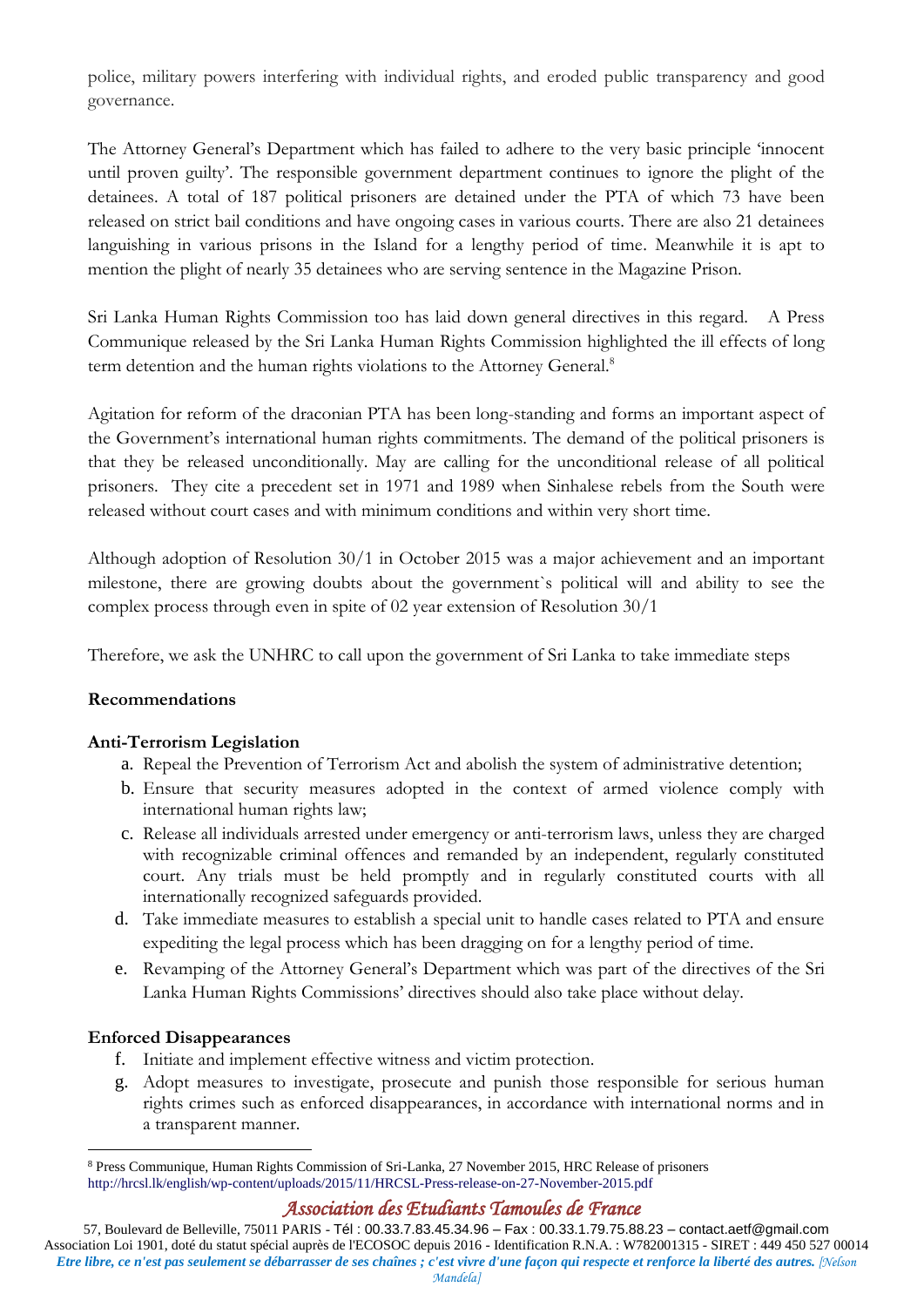- h. Facilitate to the Working Group on Enforced and Involuntary Disappearances to victims family without intimidations.
- i. Families of the disappeared are clear in their demands for truth, justice, redress, and guarantees of non-recurrence. It is critical to address the enormous problem of enforced or involuntary disappearances in Sri Lanka by tracing the missing, determining what happened, and prosecuting those responsible. This will be an important first step in dealing with the past.
- j. Moreover, the State should endeavor to build trust with Tamil Nation affected by war, who are weary about participating in yet another flawed domestic mechanism purporting to address enforced or involuntary disappearances.
- k. The pain and loss suffered by the people is immense and indescribable and therefore, it is important that they should be a part of the transitional justice process especially in formulating the framework of the four reconciliation mechanisms. It is imperative that the Government of Sri Lanka and UN understands the suffering and yearnings of the affected Tamil Nation. If not, search for truth and justice would be just another failure.

## **National Human Rights Action Plan**

l. Promptly implement the concrete human rights commitments contained in the National Human Rights Action Plan, particularly those that will protect against ongoing gross violations of human rights and ensure an end to impunity.

#### **National Institutions**

m. Strengthen and ensure the independence of human rights institutions such as the National Human Rights Commission,

#### **Witness Protection**

n. Initiate and implement effective witness and victim protection, in line with commitments made during the previous review but not yet implemented.

#### **Torture and ill-treatment**

o. Implement the recommendations of the Special Rapporteur on torture, including to strengthening legal safeguards for eliminating all forms of ill treatment or torture in prisons and detention centres.

## **Death Penalty**

p. Abolish the death penalty and commute all death sentences to terms of imprisonment.

## **Extrajudicial Executions**

q. Investigate and prosecute all allegations of extrajudicial, summary or arbitrary killings and bring the perpetrators to justice in accordance with international standards.

#### **Impunity**

- r. Take all necessary measures to prosecute and punish perpetrators of violations of international human rights law and humanitarian law.
- s. Stop to protect war criminals and promote them as high level diplomats

#### **War crime, Crime against Humanity and Genocide**

- t. We request you to take measures to judicially address the Genocide against the Tamil people as called upon by the unanimous resolution adopted by the Northern Provincial Council of Sri Lanka in February 2015.
- u. Recognise the obvious pattern of sexual abuse against Eelam Tamil women as being carried out with genocide intent.

## *Association des Etudiants Tamoules de France*